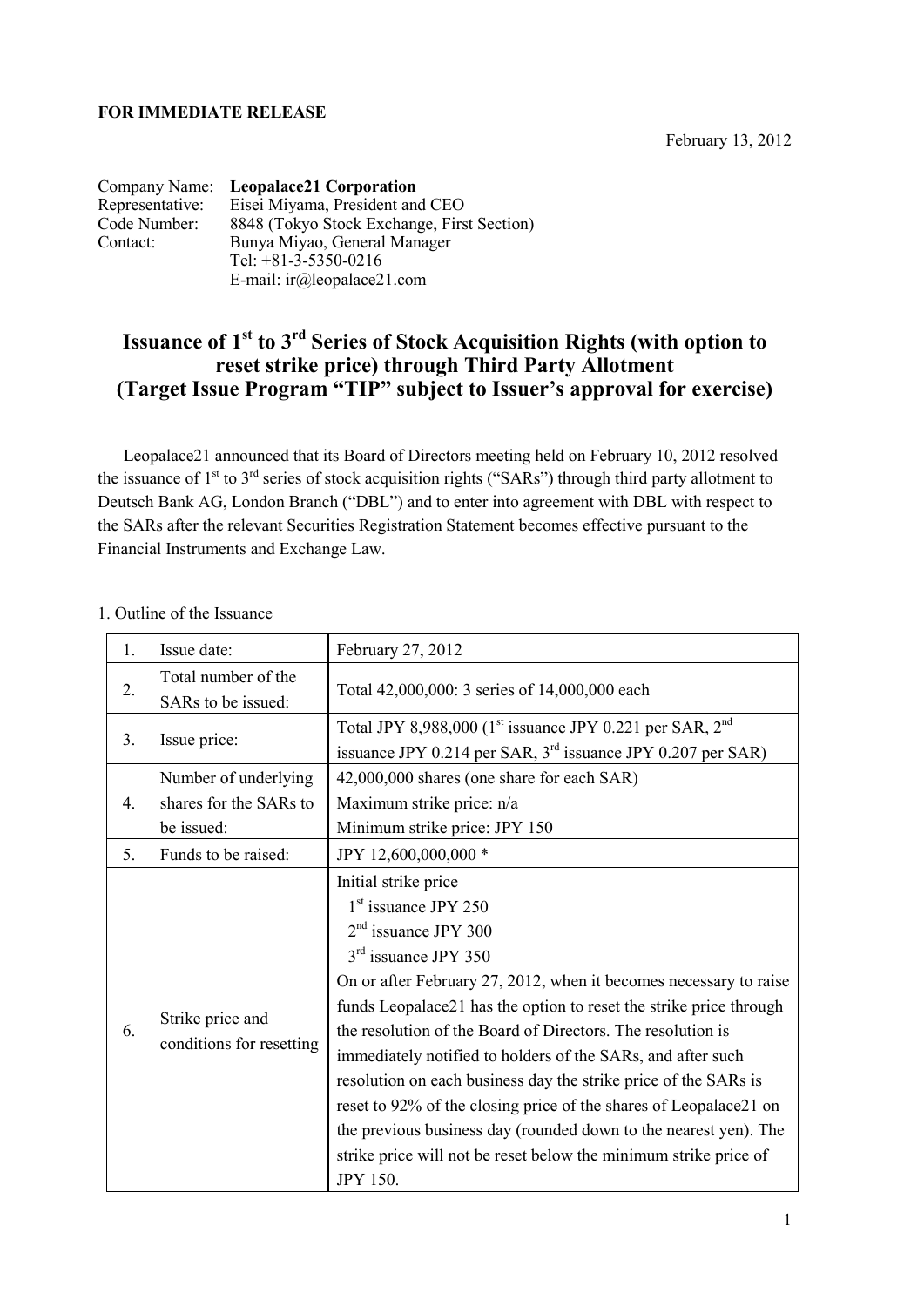| 7. | Method of allotment | Third party allotment                                                                                                                                                                                                                                                                                                                                                                                                                                                                                                                                                                                                                                                                                             |  |
|----|---------------------|-------------------------------------------------------------------------------------------------------------------------------------------------------------------------------------------------------------------------------------------------------------------------------------------------------------------------------------------------------------------------------------------------------------------------------------------------------------------------------------------------------------------------------------------------------------------------------------------------------------------------------------------------------------------------------------------------------------------|--|
| 8. | Allottee            | Deutsch Bank AG, London Branch                                                                                                                                                                                                                                                                                                                                                                                                                                                                                                                                                                                                                                                                                    |  |
| 9. | Other               | Leopalace21 plans to conclude the stock acquisition rights<br>purchase agreement (Target Issue Program "TIP" subject to<br>Issuer's approval for exercise, the "Purchase Agreement") with<br>DBL with respect to the SARs after the relevant Securities<br>Registration Statement becomes effective pursuant to the<br>Financial Instruments and Exchange Law. Under the Purchase<br>Agreement DBL is required to obtain the approval of<br>Leopalace21 to exercise the SARs and when the approval is<br>granted DBL may exercise the SARs within 20 business days up<br>to the number of the SARs specified in the approval (14,000,000)<br>or less).<br>The transfer of SARs needs the approval of the Board of |  |
|    |                     | Directors.                                                                                                                                                                                                                                                                                                                                                                                                                                                                                                                                                                                                                                                                                                        |  |

\*The amount of funds raised is the sum of the total issue price of the SARs and the funds a holder of the SARs must pay if it exercises all of the SARs, less estimated expenses related to issuance. In the case the strike price is reset, the amount of funds raised may increase or decrease. If the SARs are not exercised during the exercise period, or if Leopalace21 wants to cancel the SARs it acquired, the amount of funds raised will decrease.

|                                | $1st$ Series     | $2nd$ Series     | $3rd$ Series     |
|--------------------------------|------------------|------------------|------------------|
| Total number of issues         | 14,000,000       | 14,000,000       | 14,000,000       |
| Total issue price              | JPY 3,094,000    | JPY 2,996,000    | JPY 2,898,000    |
| Issue price                    | <b>JPY 0.221</b> | <b>JPY 0.214</b> | <b>JPY 0.207</b> |
| Strike price                   | <b>JPY 250</b>   | <b>JPY 300</b>   | <b>JPY 350</b>   |
| Strike price reset clause      | Yes              | Yes              | <b>Yes</b>       |
| Exercise period                | 3 years          | 3 years          | 3 years          |
| Issuer's approval for exercise | Yes              | Yes              | Yes              |
| clause                         |                  |                  |                  |

## 2. Background and Purpose of the Issuance

As a result of the global financial crisis following the subprime mortgage crisis of 2007 and the collapse of Lehman Brothers in August 2008, Leopalace21's Construction business experienced numerous project cancellations, due to the inability to offer non-recourse loans and the financial institutions becoming much more severe in their screening of loan applications. The Leasing business, another core business of the company, suffered a sharp decline in occupancy rates from large manufacturers making sudden, large-scale layoffs of temporary and contract workers due to production cutbacks. This financial crisis greatly impacted our business results, and in the fiscal year ending March 2010, the Company recorded its first operating loss since its founding.

In response to such a business environment, the Company implemented a fundamental reform of